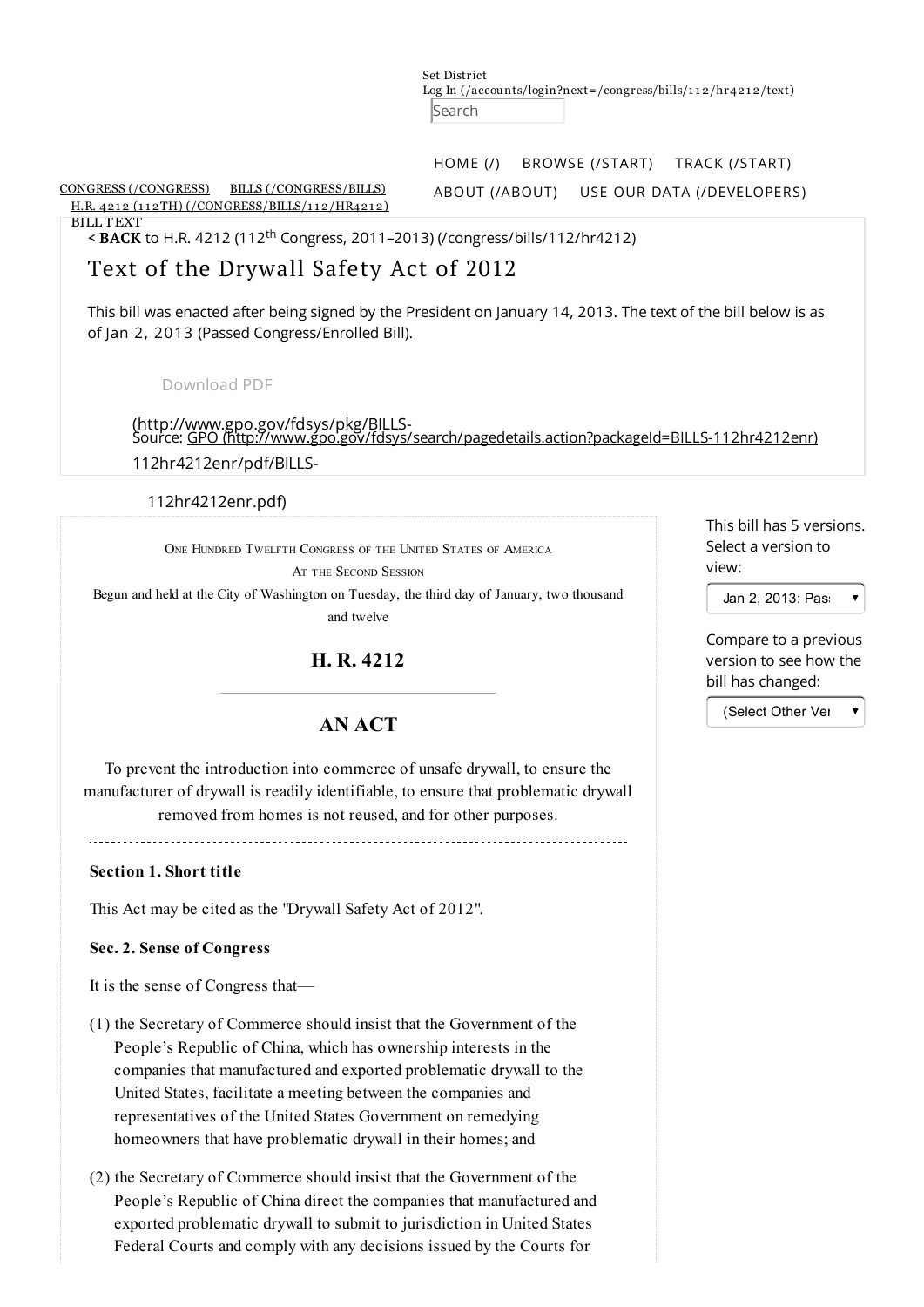homeowners with problematic drywall.

#### Sec. 3. Drywall labeling requirement

(a) Labeling requirement.—

Beginning 180 days after the date of the enactment of this Act, the gypsum board labeling provisions of standard ASTM C1264–11 of ASTM International, as in effect on the day before the date of the enactment of this Act, shall be treated as a rule promulgated by the Consumer Product Safety Commission under section 14(c) of the Consumer Product Safety Act (15 U.S.C. 2063(c)).

(b) Revision of standard.—

If the gypsum board labeling provisions of the standard referred to in subsection (a) are revised on or after the date of the enactment of this Act, ASTM International shall notify the Commission of such revision no later than 60 days after final approval of the revision by ASTM International. The revised provisions shall be treated as a rule promulgated by the Commission under section  $14(c)$  of such Act (15 U.S.C. 2063 $(c)$ ), in lieu of the prior version, effective 180 days after the Commission is notified of the revision (or such later date as the Commission considers appropriate), unless within 90 days after receiving that notice the Commission determines that the revised provisions do not adequately identify gypsum board by manufacturer and month and year of manufacture, in which case the Commission shall continue to enforce the prior version.

#### Sec. 4. Sulfur content in drywall standard

(a) Rule on sulfur content in drywall required.—

Except as provided in subsection (c), not later than 2 years after the date of the enactment of this Act, the Consumer Product Safety Commission shall promulgate a final rule pertaining to drywall manufactured or imported for use in the United States that limits sulfur content to a level not associated with elevated rates of corrosion in the home.

(b) Rule making; consumer product safety standard.—

A rule under subsection (a)—

- (1) shall be promulgated in accordance with section 553 of title 5, United States Code; and
- (2) shall be treated as a consumer product safety rule promulgated under section 9 of the Consumer Product Safety Act (15 U.S.C. 2058).
- (c) Exception.—
	- (1) Voluntary standard.—

Subsection (a) shall not apply if the Commission determines that—

- (A) a voluntary standard pertaining to drywall manufactured or imported for use in the United States limits sulfur content to a level not associated with elevated rates of corrosion in the home;
- (B) such voluntary standard is or will be in effect not later than two years after the date of enactment of this Act; and

## Silver Market For 2015

wealthdaily.com/Silver\_Prices Experts Explains Why To Inv Everything You Need Here

Best Graphene Buys

SkyLite indoor ceiling

Contek Solutions LL

อุปกรณ์ Safety ราคา

Green Chemistry

**Construction Consul** 

Textile testing equip

Find Friends on Face

Zafirakis Fasteners

About Ads [\(/advertising\)](https://www.govtrack.us/advertising)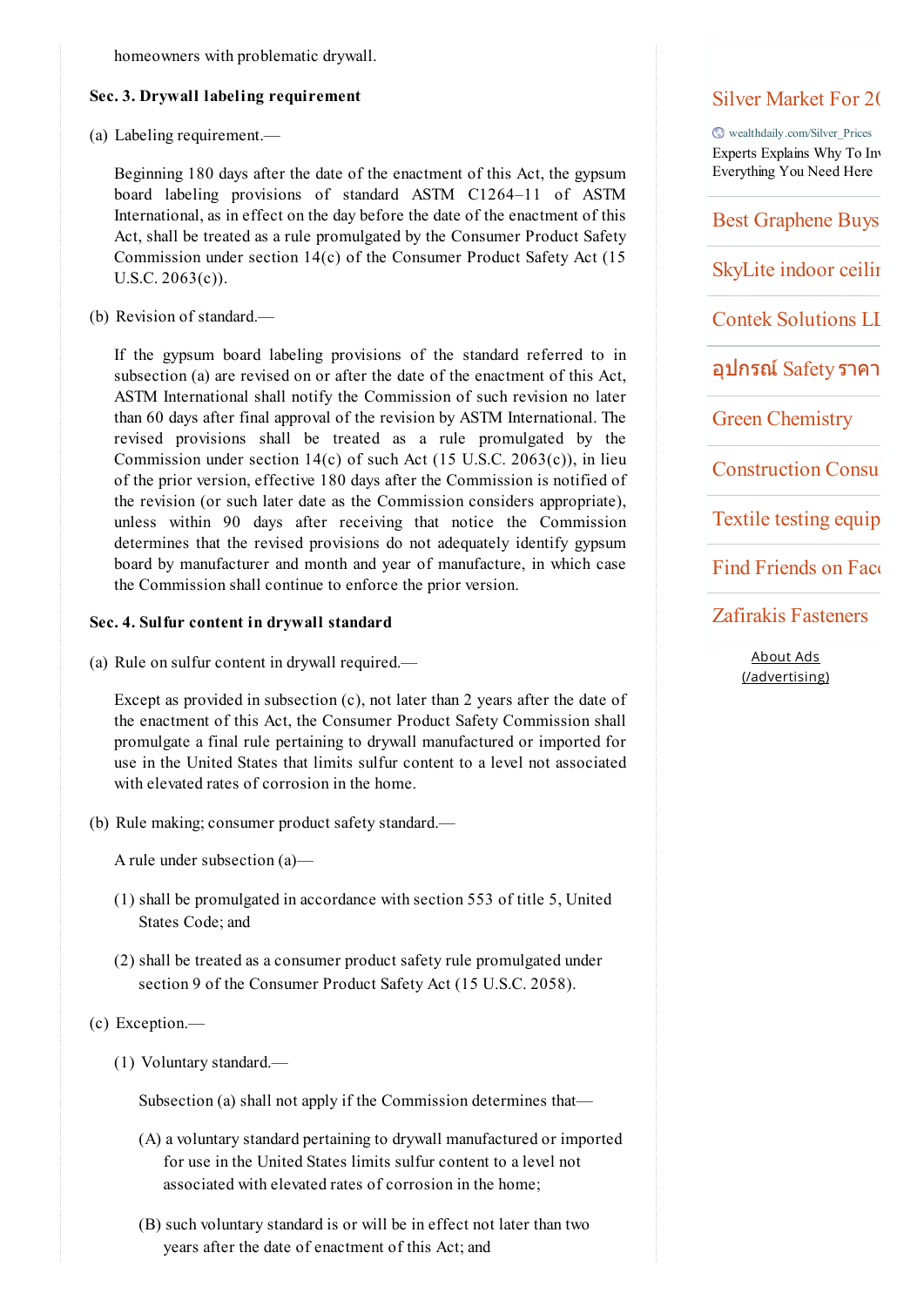- (C) such voluntary standard is developed by Subcommittee C11.01 on Specifications and Test Methods for Gypsum Products of ASTM International.
- (2) Federal Register.—

Any determination made under paragraph (1) shall be published in the Federal Register.

(d) Treatment of voluntary standard for purposes of enforcement.—

If the Commission determines that a voluntary standard meets the conditions in subsection  $(c)(1)$ , the sulfur content limit in such voluntary standard shall be treated as a consumer product safety rule promulgated under section 9 of the Consumer Product Safety Act (15 U.S.C. 2058) beginning on the date that is the later of—

- (1) 180 days after publication of the Commission's determination under subsection (c); or
- (2) the effective date contained in the voluntary standard.
- (e) Revision of voluntary standard.—

If the sulfur content limit of a voluntary standard that met the conditions of subsection  $(c)(1)$  is subsequently revised, the organization responsible for the standard shall notify the Commission no later than 60 days after final approval of the revision. The sulfur content limit of the revised voluntary standard shall become enforceable as a Commission rule promulgated under section 9 of the Consumer Product Safety Act (15 U.S.C. 2058), in lieu of the prior version, effective 180 days after the Commission is notified of the revision (or such later date as the Commission considers appropriate), unless within 90 days after receiving that notice the Commission determines that the sulfur content limit of the revised voluntary standard does not meet the requirements of subsection  $(c)(1)(A)$ , in which case the Commission shall continue to enforce the prior version.

(f) Future rulemaking.—

The Commission, at any time subsequent to publication of the consumer product safety rule required by subsection (a) or a determination under subsection (c), may initiate a rulemaking in accordance with section 553 of title 5, United States Code, to modify the sulfur content limit or to include any provision relating only to the composition or characteristics of drywall that the Commission determines is reasonably necessary to protect public health or safety. Any rule promulgated under this subsection shall be treated as a consumer product safety rule promulgated under section 9 of the Consumer Product Safety Act (15 U.S.C. 2058).

## Sec. 5. Revision of remediation guidance for drywall disposal required

Not later than 120 days after the date of the enactment of this Act, the Consumer Product Safety Commission shall revise its guidance entitled "Remediation Guidance for Homes with Corrosion from Problem Drywall" to specify that problematic drywall removed from homes pursuant to the guidance should not be reused or used as a component in production of new drywall.